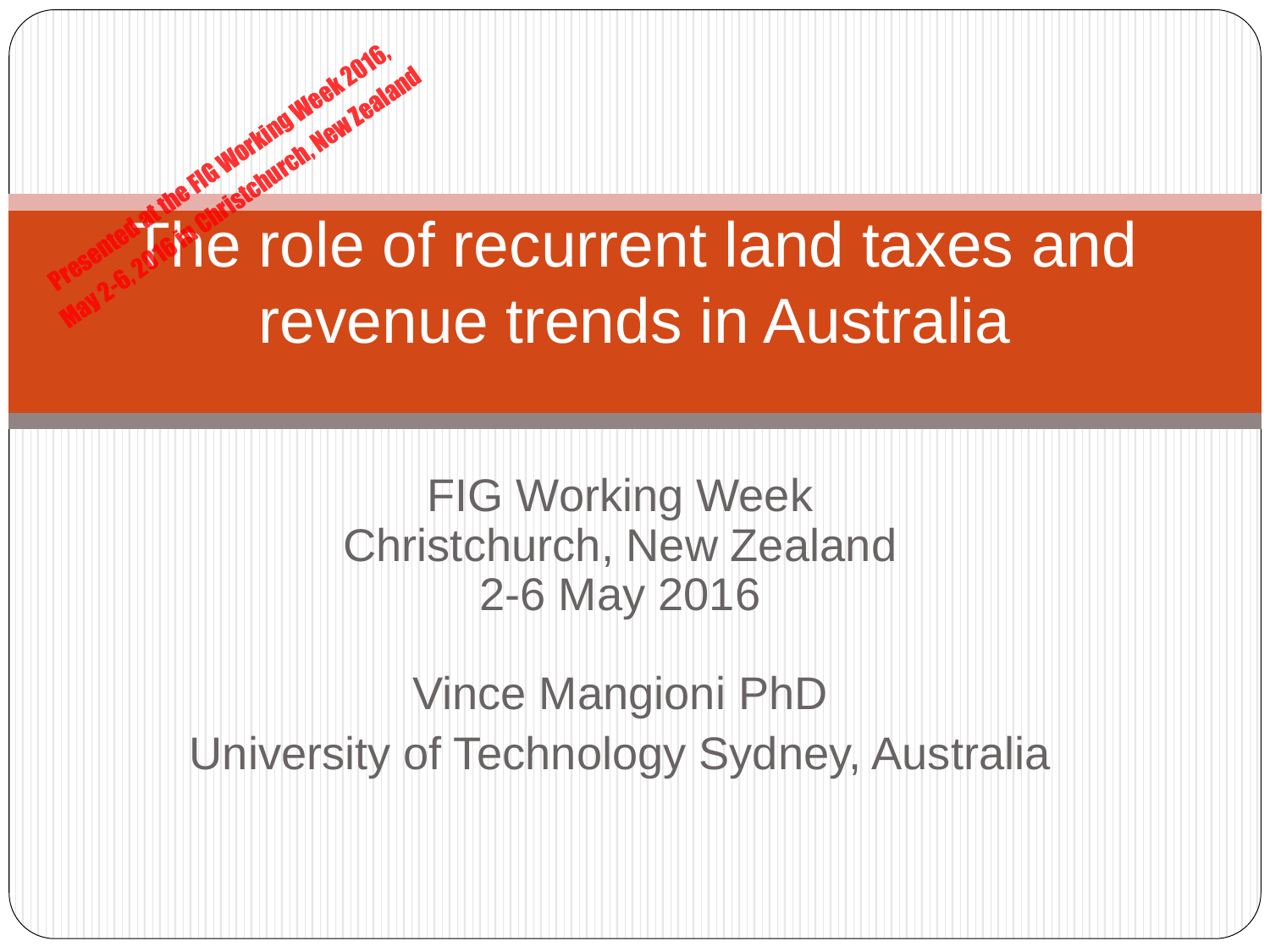## Recurrent land tax and revenues

- What land tax is and is not / salience
- Overview of the tax reform agenda and where land tax fits
- Competing imposts for land tax revenue
- What we need to do to reform land tax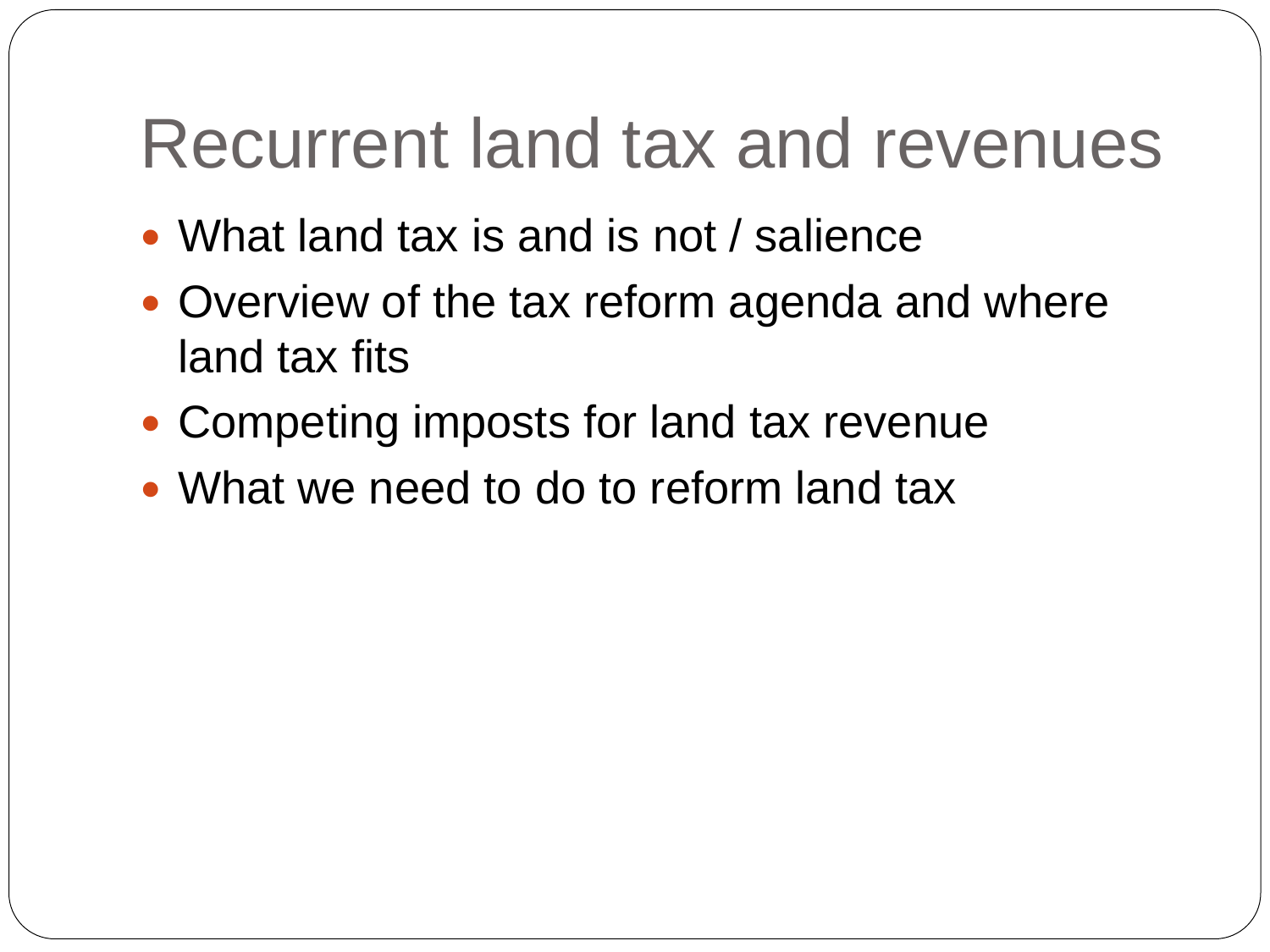#### **Federated Structure**

Australia Canada United States India Brazil Argentina **Germany** 

#### **Unitary Structure**

New Zealand **Denmark Sweden** United Kingdom Chile **China** Most of African **Continent** 

#### **Structure of Government**



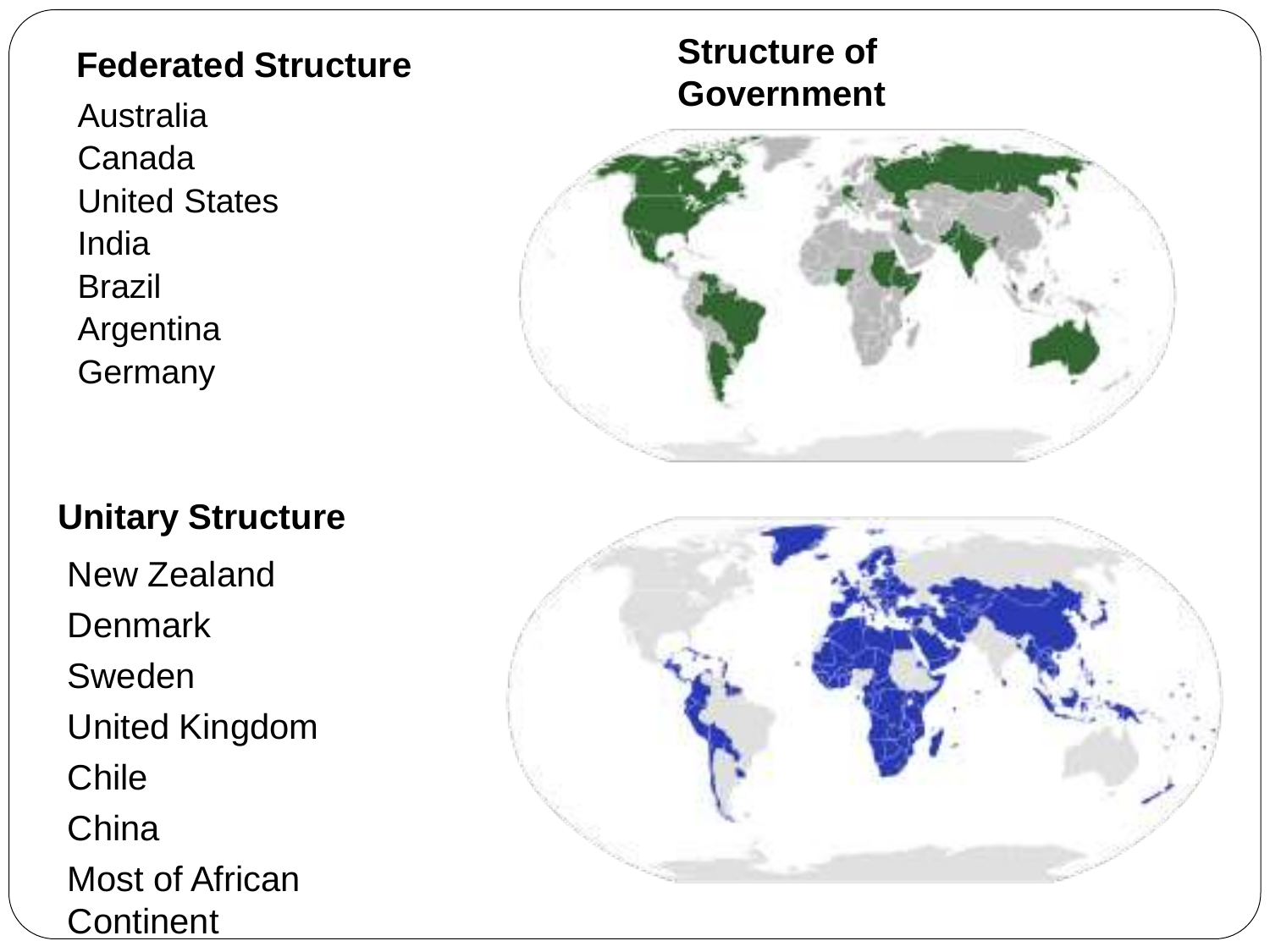# Tax reform challenge for Australia

- Low taxing country overall
- Disproportionate tax mix among the OECD countries
	- Aging population
- Centralised tax system (Fiscal Federalism)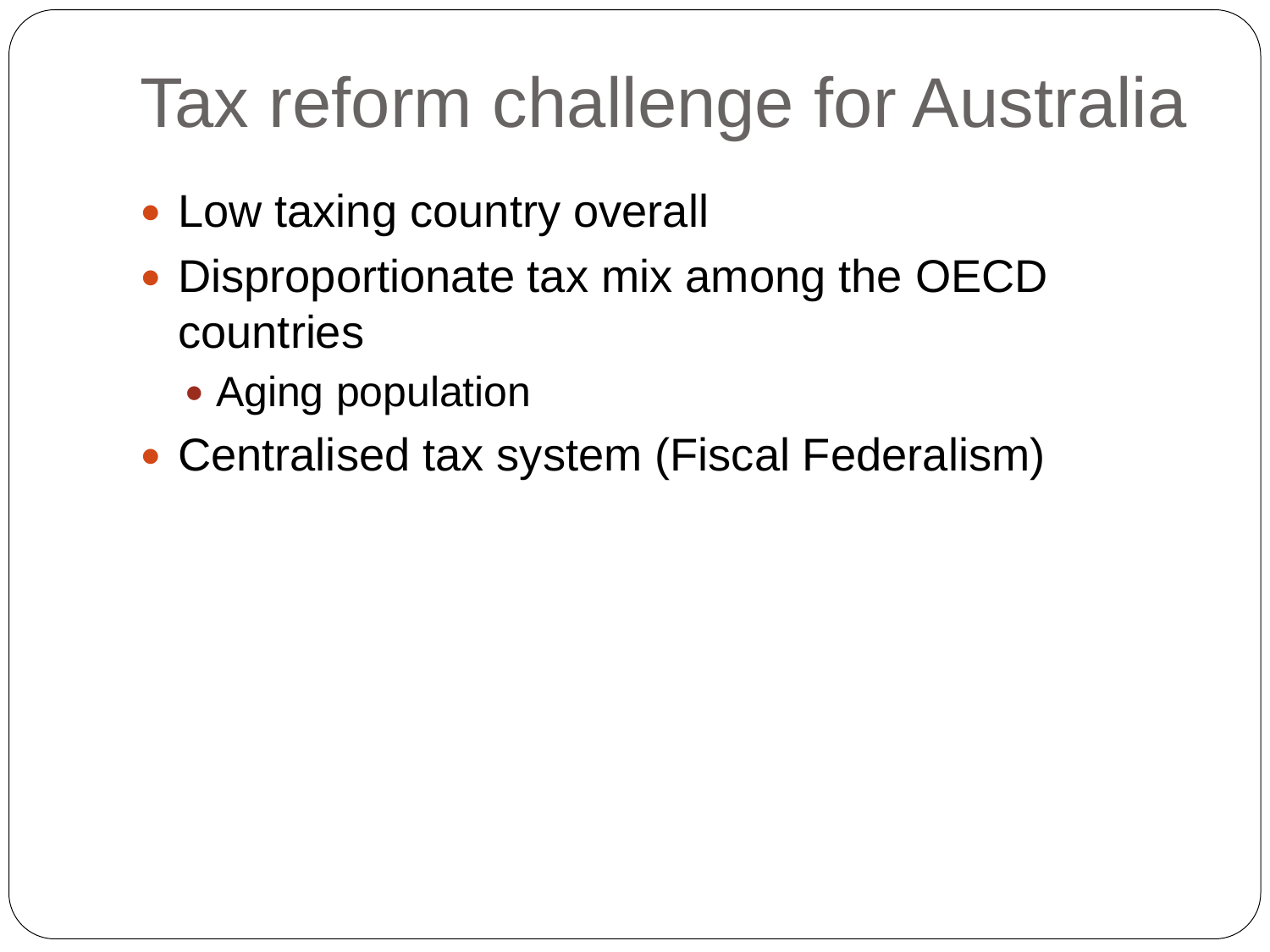#### OECD tax effort % GDP rankings 34 countries Organisation for Economic Cooperation and Development

| 2012                | <b>Income Tax</b>        | <b>GST/VAT</b>           | <b>Overall Tax</b><br><b>Effort</b> |  |  |
|---------------------|--------------------------|--------------------------|-------------------------------------|--|--|
| Australia           | 5 <sup>th</sup><br>15.9% | 29 <sup>th</sup><br>7.7% | 29th<br>27.3%                       |  |  |
| <b>OECD Average</b> | 11.4%                    | 10.8%                    | 33.7%                               |  |  |
|                     |                          |                          |                                     |  |  |
| Lowest              | <b>Slovak Republic</b>   | <b>United States</b>     | <b>Mexico</b>                       |  |  |
| <b>Highest</b>      | <b>Denmark</b>           | Hungary                  | <b>Denmark</b>                      |  |  |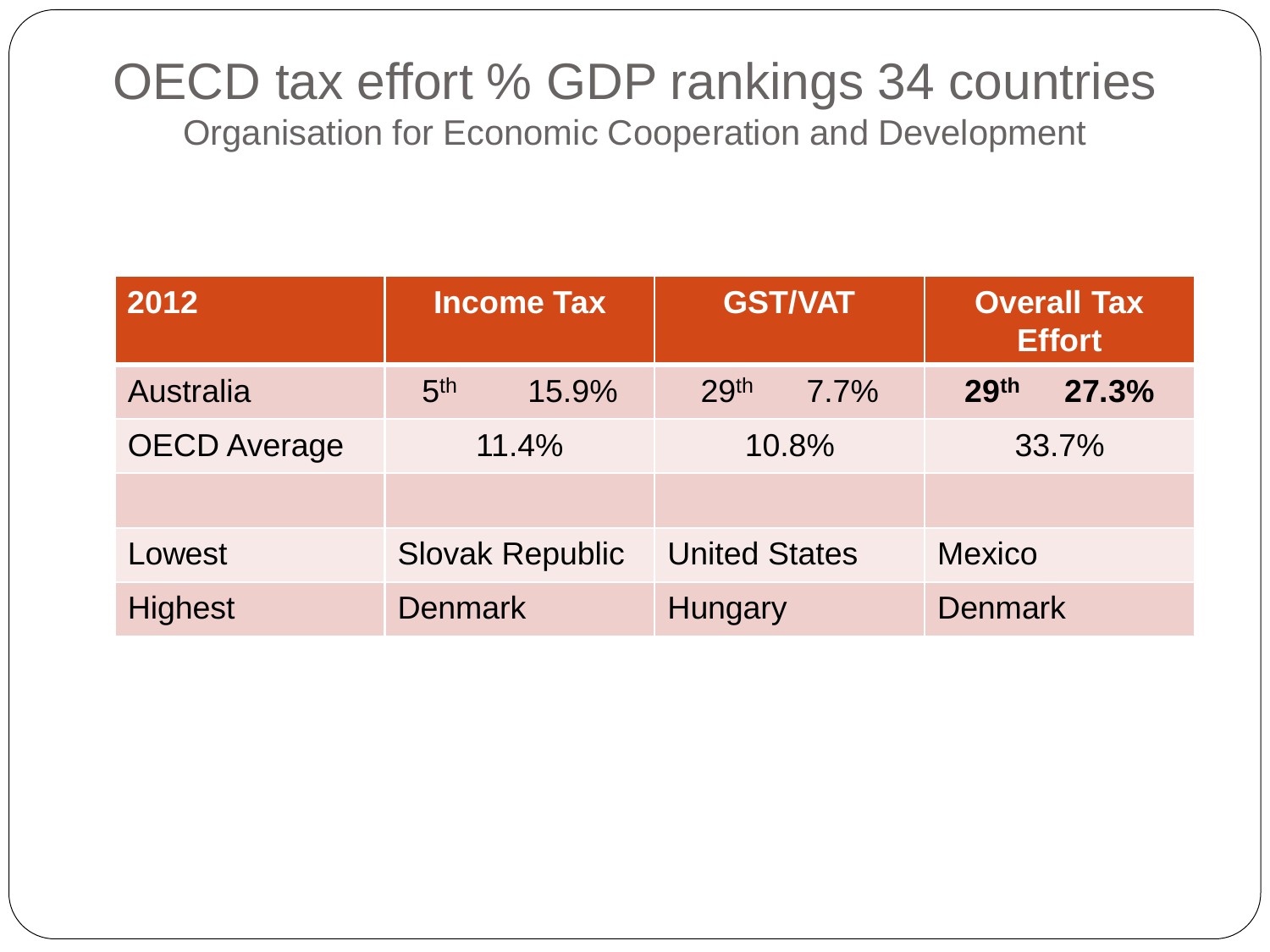# The term land tax is often taken to mean different things.

Recurrent tax assessed on a number of different bases

- State land tax
- Local government rates

Transaction tax

• Conveyance stamp duty – transaction tax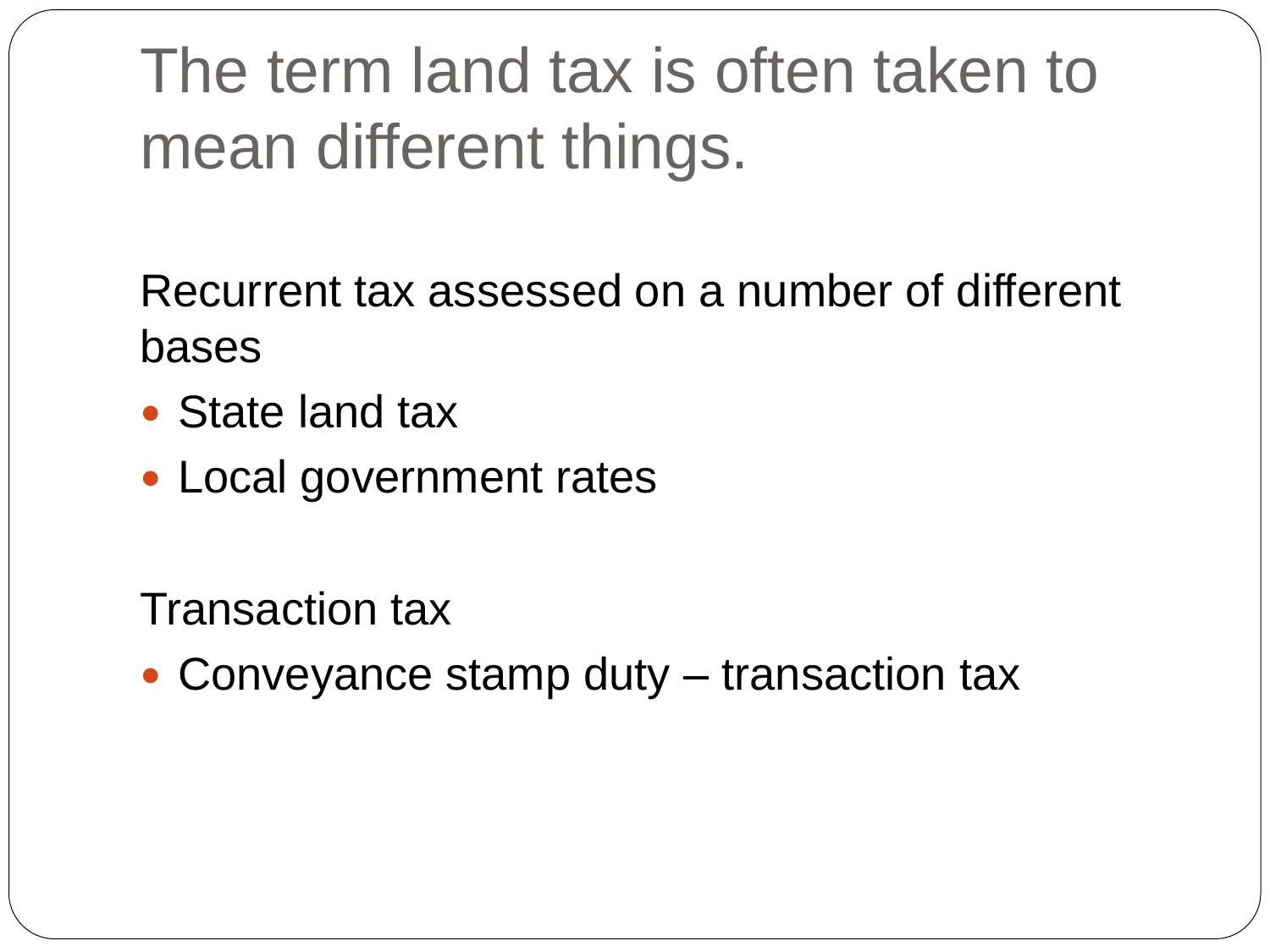### Bases of value comparison

#### **Property Valuation methods permitted to be applied**

| Group <sup>a</sup> | <b>Method</b>                  | <b>NSW</b> | Vic | Qld | WA <sup>b</sup> | <b>SA</b>                 | Tas | <b>NT</b> |
|--------------------|--------------------------------|------------|-----|-----|-----------------|---------------------------|-----|-----------|
| A                  | Assessed Annual Value (AAV)    |            |     |     |                 |                           | v   |           |
|                    | Annual value (AV)              |            |     |     |                 | V <sub>c</sub>            |     |           |
|                    | Capital improved value         |            | V   |     |                 |                           |     |           |
| B                  | Capital value                  |            |     |     |                 | V                         | V   |           |
|                    | Improved capital value         |            |     |     |                 |                           |     |           |
|                    | Gross rental value (GRV)       |            |     |     | $\sqrt{ }$      |                           |     |           |
|                    | Net annual value (NAV)         |            | V   |     |                 |                           |     |           |
|                    | Site Value (SV)                |            | V   | v   |                 | $\mathbf{V}^{\mathsf{C}}$ |     |           |
| D                  | Land value (LV)                | v          |     |     |                 |                           | V   |           |
|                    | Unimproved capital value (UCV) |            |     |     |                 |                           |     | V         |
| E                  | Unimproved value (UV)          |            |     |     | V               |                           |     |           |

a Various terms used across jurisdictions to describe methods that are essentially the same and these are grouped together.

b Two methods are used in Western Australia, but these are restricted by land type: UV for rural only and GRV for non-rural only. <sup>c</sup>The AV and SV methods can be used in South Australia if the council declared rates for that land on that basis for the previous financial year,

or if the council declares rates for that land on the basis of capital value for the previous three financial years.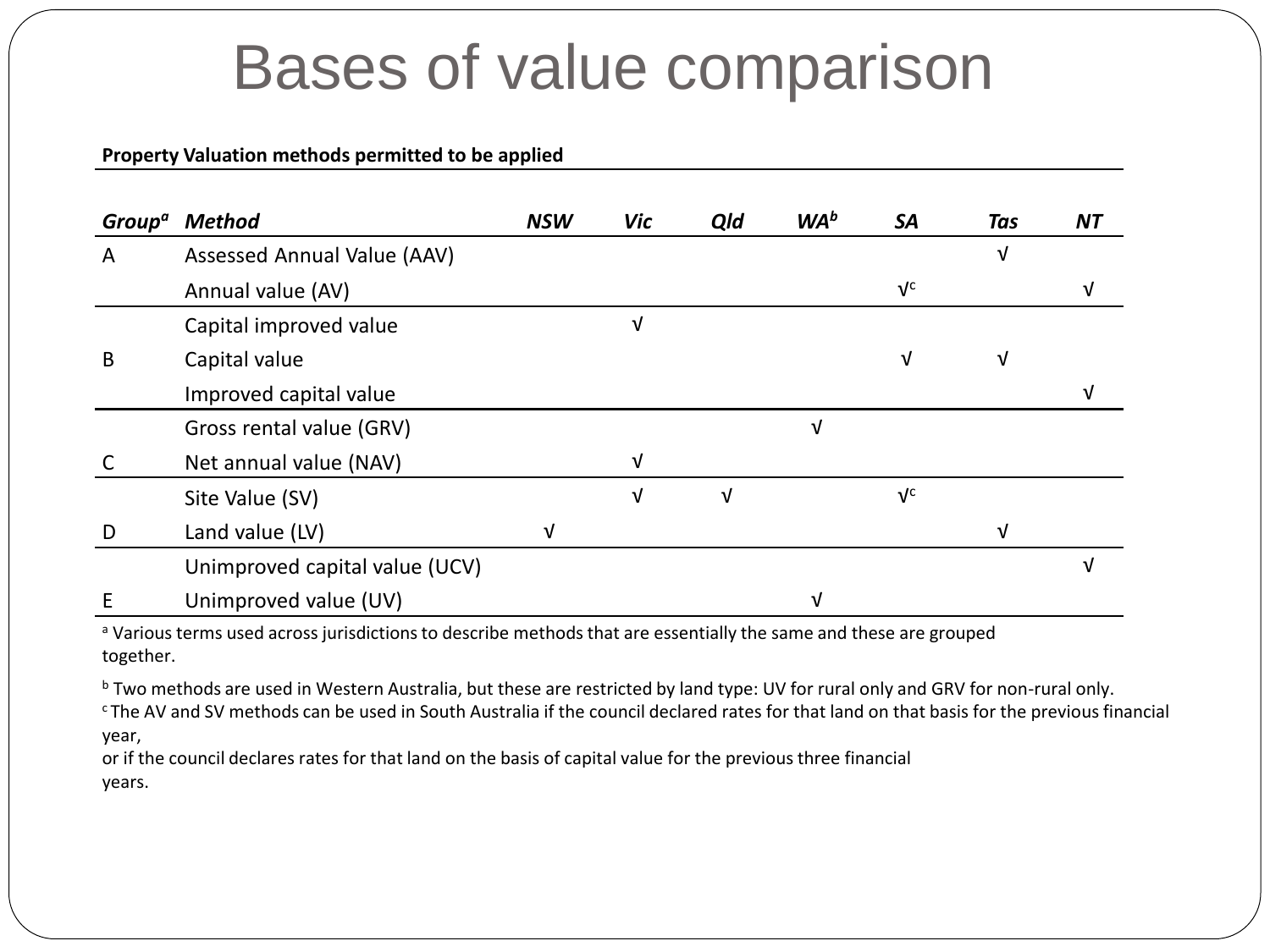### Facts and perceptions about land tax

- State land tax
	- Imposed on approx. 15% of property across Australia
	- Exemptions PPR, Investor threshold and primary production land
	- Viewed as a consolidated revenue tax / non-earmarked
- Local rates
	- Apply to over 98% of property across Australia with very few exemptions
	- Much debate over its perception as a benefits received impost vs. capacity to pay tax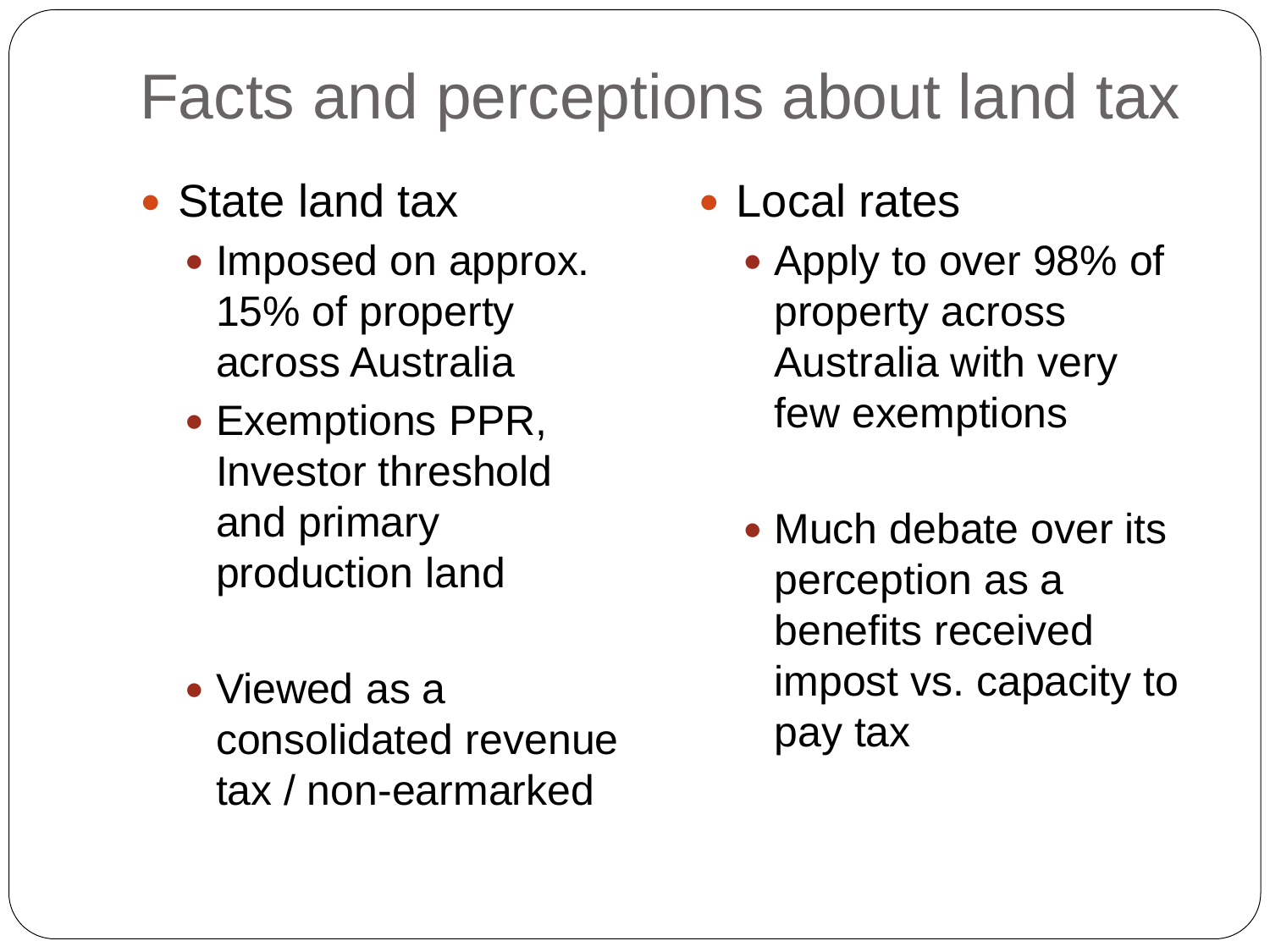### Salience of land tax

- Land tax is one of the more contentious taxes internationally, due to visibility and taxpayer perception. Most PAYEE taxpayers are not custom to paying taxes.
- 80 percent of taxes are near invisible to the taxpayer at point of collection.
- Employers are the largest tax collection agency worldwide:
	- income taxes
	- payroll taxes
- Retailers and service providers include the GST within the cost of goods and services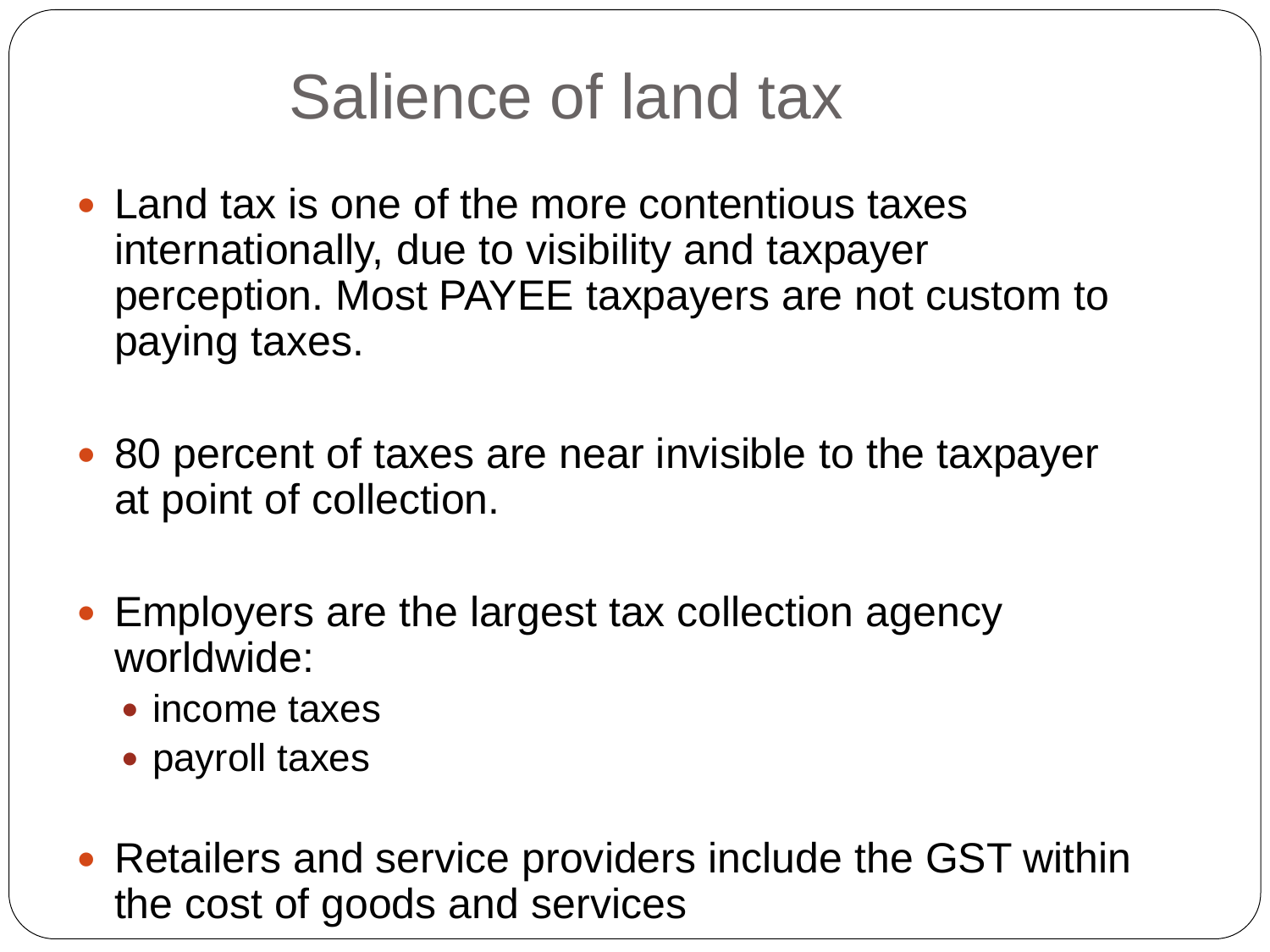### Tax mix & revenues 2014



**Australian Tax Grouping**

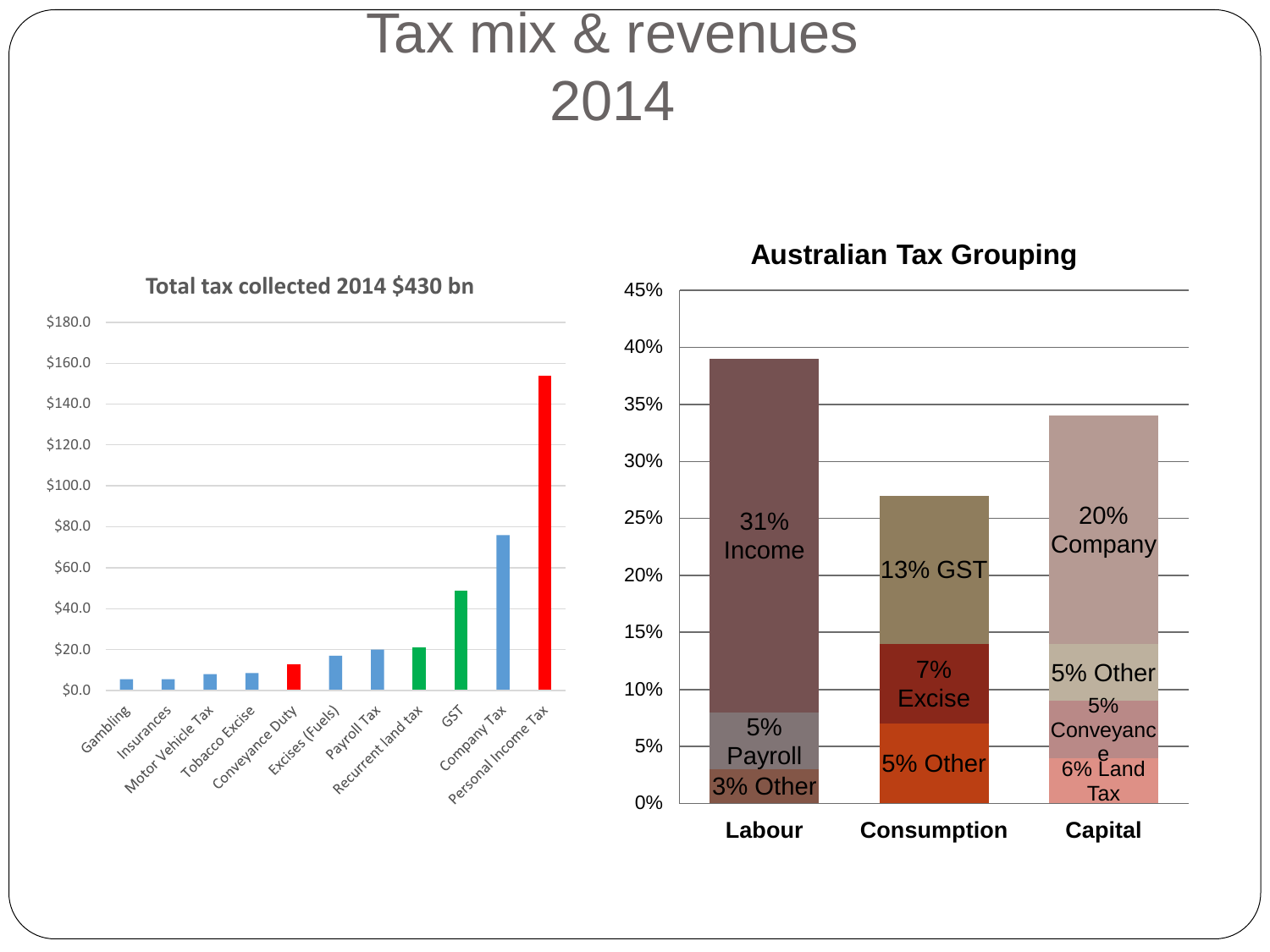### Working Age Ratio & Labour Taxes ABS: ABS: cat No 3222

| Year | <b>No working: Population</b><br>over <sub>65</sub> |
|------|-----------------------------------------------------|
| 1970 | 7.5:1                                               |
| 2010 | 5:1                                                 |
| 2056 | 3:1                                                 |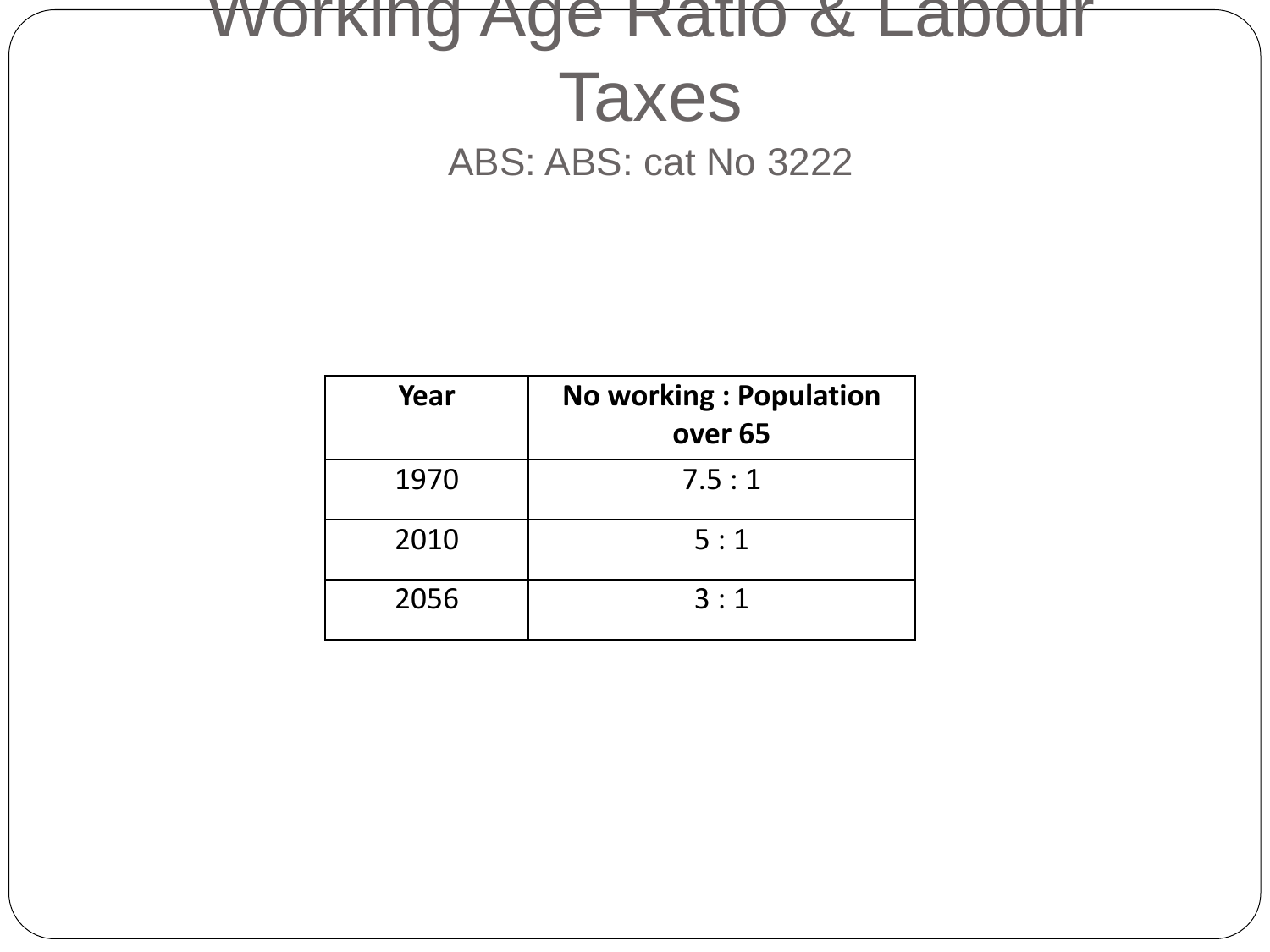#### Tax revenue collected by tier of government in Australia

#### **Fiscal Federalism**

|              | <b>Commonwealth</b> | <b>State</b> | Local |
|--------------|---------------------|--------------|-------|
| 1990-91      | 79.1%               | 17.4%        | 3.6%  |
| $12000 - 01$ | 81.9%               | 15.2%        | 3.0%  |
| 2010-11      | 80.5%               | 16.2%        | 3.5%  |

|                                              | <b>Commonwealth</b> | <b>State</b> | Local |
|----------------------------------------------|---------------------|--------------|-------|
| Total taxation raised (A)                    | 81.7%               | 15.3%        | 3.0%  |
| Total tax-funded own-purpose<br>expenses (B) | 40.3%               | 55.2%        | 4.5%  |
| Degree of $VFI$ (=A/B)                       | 2.03                | 0.27         | 0.71  |

| <b>United States</b> | 40.6 |
|----------------------|------|
| Canada               | 41.5 |
| <b>OECD</b> Ave 2012 | 54.5 |
| <b>Belgium</b>       | 56.4 |
| Austria              | 66.3 |
| Australia            | 81.7 |
| <b>Mexico</b>        | 81.9 |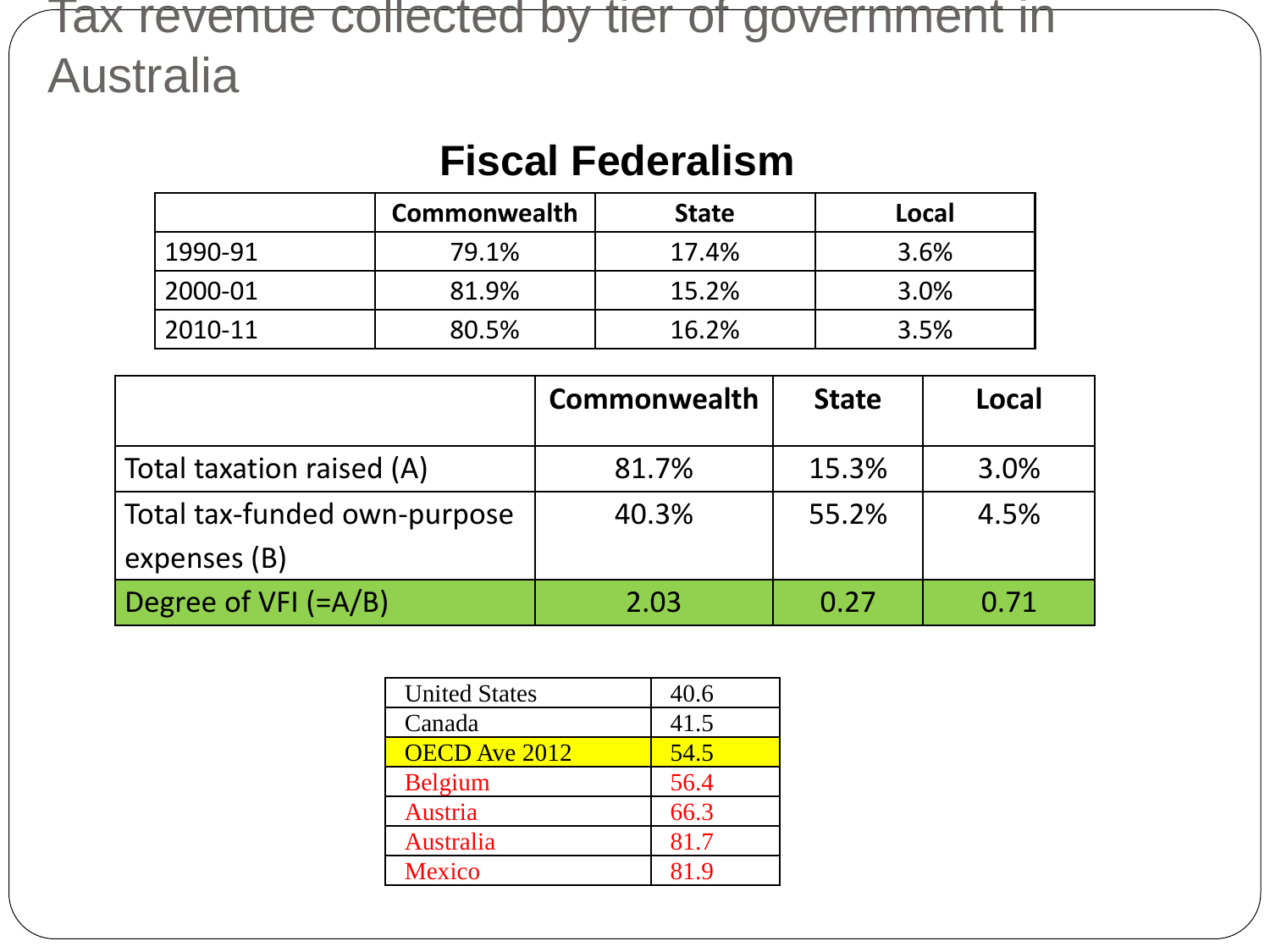## International Recurrent Property Tax Revenue Trends 1965-2010

|                      | 1965                     | 2010 | % change<br>total tax<br>collected | 1965                     | 2010  | GDP%<br>change | <b>Rank in OECD</b><br>countries |
|----------------------|--------------------------|------|------------------------------------|--------------------------|-------|----------------|----------------------------------|
| Portugal             | $\mathbf 0$              | 1.9  |                                    | $\overline{0}$           | 0.6   |                | 20                               |
| Italy                | 1.7                      | 1.5  | $-16.5%$                           | 0.44                     | 0.62  | 40.4%          | 19                               |
| Finland              | $\mathbf 0$              | 1.9  |                                    | $\overline{0}$           | 0.65  |                | 18                               |
| Netherlands          | 1.02                     | 1.8  | 77.3%                              | 0.334                    | 0.7   | 109.6%         | 17                               |
| Korea                |                          | 3.2  |                                    |                          | 0.79  |                | 16                               |
| Sweden               | 0.025                    | 1.7  | -6868%                             | 0.008                    | 0.793 | 9812%          | 15                               |
| Ireland              | 12.2                     | 3.2  | $-74.2%$                           | 3.05                     | 0.87  | $-71.5%$       | 14                               |
| Spain                | 0.45                     | 2.7  | 511%                               | 0,066                    | 0.88  | 1235%          | 13                               |
| Poland               |                          | 3.7  |                                    |                          | 1.2   |                | 12                               |
| Belgium              | 0.027                    | 2.8  | 10363%                             | 0.008                    | 1.229 | 15262%         | 11                               |
| Denmark              | 4.9                      | 2.9  | $-41%$                             | 1.5                      | 1.4   | $-6.2%$        | 10                               |
| <b>Australia</b>     | 6.8                      | 5.5  | $-18.5%$                           | 1.4                      | 1.42  | 1.1%           | $\overline{9}$                   |
| Iceland              | 1.7                      | 5.2  | 212%                               | 0.4                      | 1.9   | 320%           | 8                                |
| New Zealand          | 8.3                      | 6.6  | $-20.9%$                           | 2.0                      | 2.1   | 4.4%           | $\overline{\mathbf{z}}$          |
| Japan                | 5.2                      | 7.7  | 49.3                               | 0.9                      | 2.1   | 131.6%         | 6                                |
| Israel               | $\overline{\phantom{a}}$ | 7.2  | $\cdots$                           | $\overline{\phantom{a}}$ | 2.3   |                | 5                                |
| France               | 1.9                      | 5.7  | 200%                               | 0.7                      | 2.5   | 268%           | $\overline{\mathbf{4}}$          |
| <b>United States</b> | 13.7                     | 12.2 | $-11%$                             | 3.4                      | 3.0   | $-10.4%$       | $\overline{\mathbf{3}}$          |
| Canada               | 11.9                     | 10.1 | $-15.5%$                           | 3.0                      | 3.1   | 2.1%           | $\overline{2}$                   |
| United Kingdom       | 11.2                     | 9.8  | $-13%$                             | 3.4                      | 3.4   | $-0.4%$        | $\mathbf{1}$                     |
| Unweighted average   |                          |      |                                    |                          |       |                |                                  |
| <b>OECD-Total</b>    | 3.8                      | 3.25 | $-15.4%$                           | 0.95                     | 1.05  | 9.9%           | <b>Ranking</b>                   |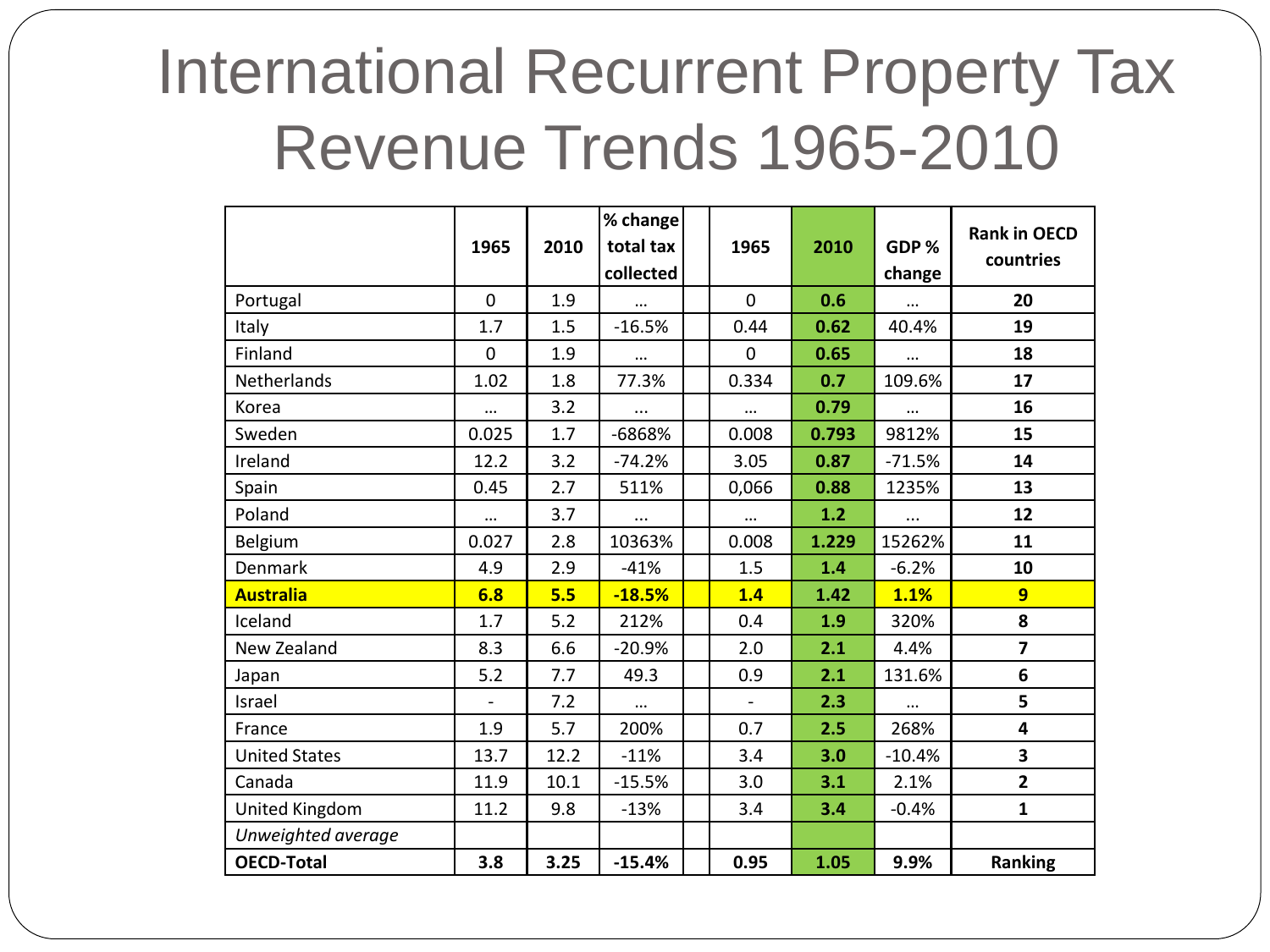### Tax relativity and volatility: Rates, Land Tax & Conveyance Stamp **Duty**

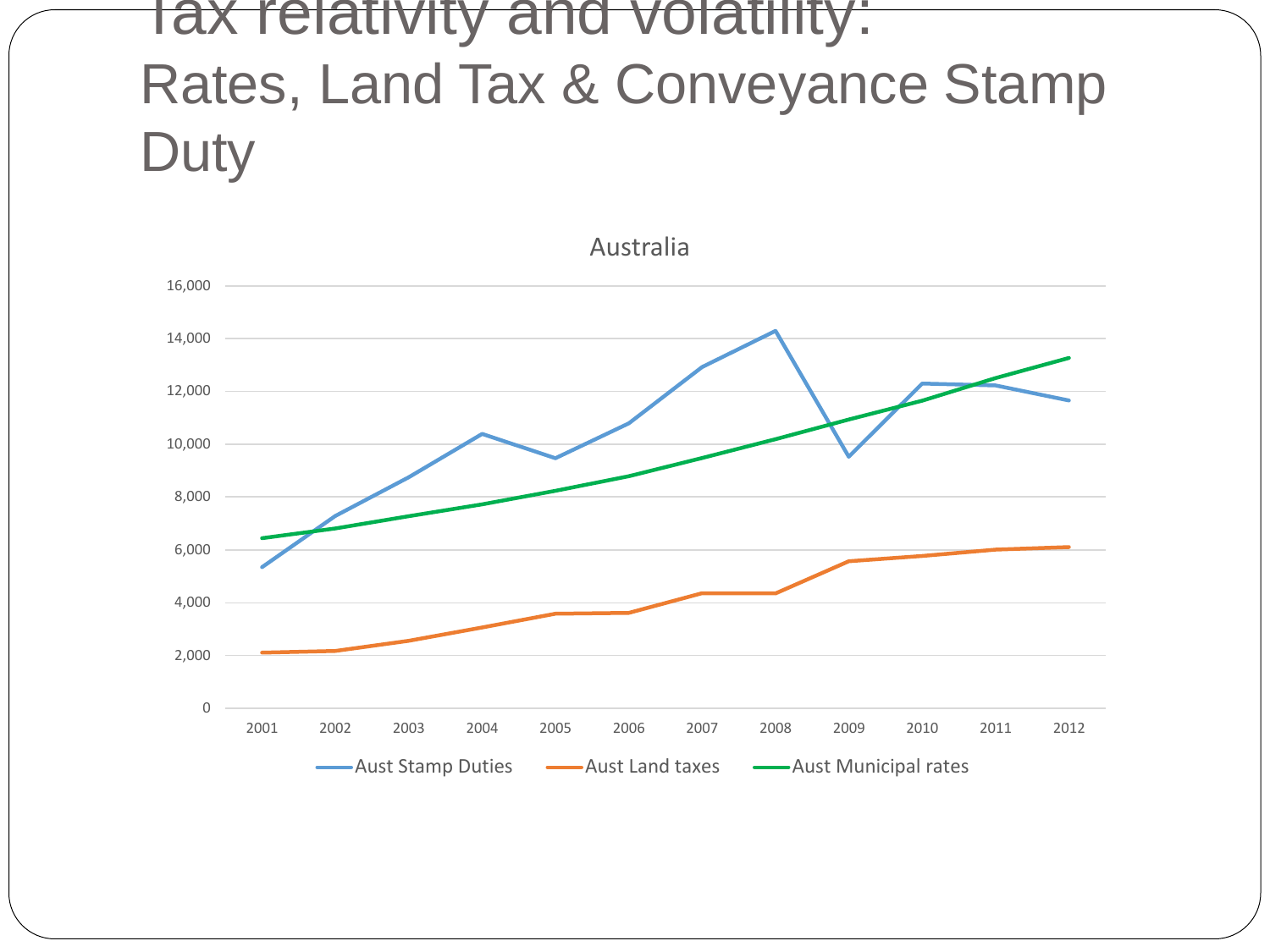# Emerging trends NSW & VIC



Rates 2.5-3% p.a. Rates 6.5-7% p.a.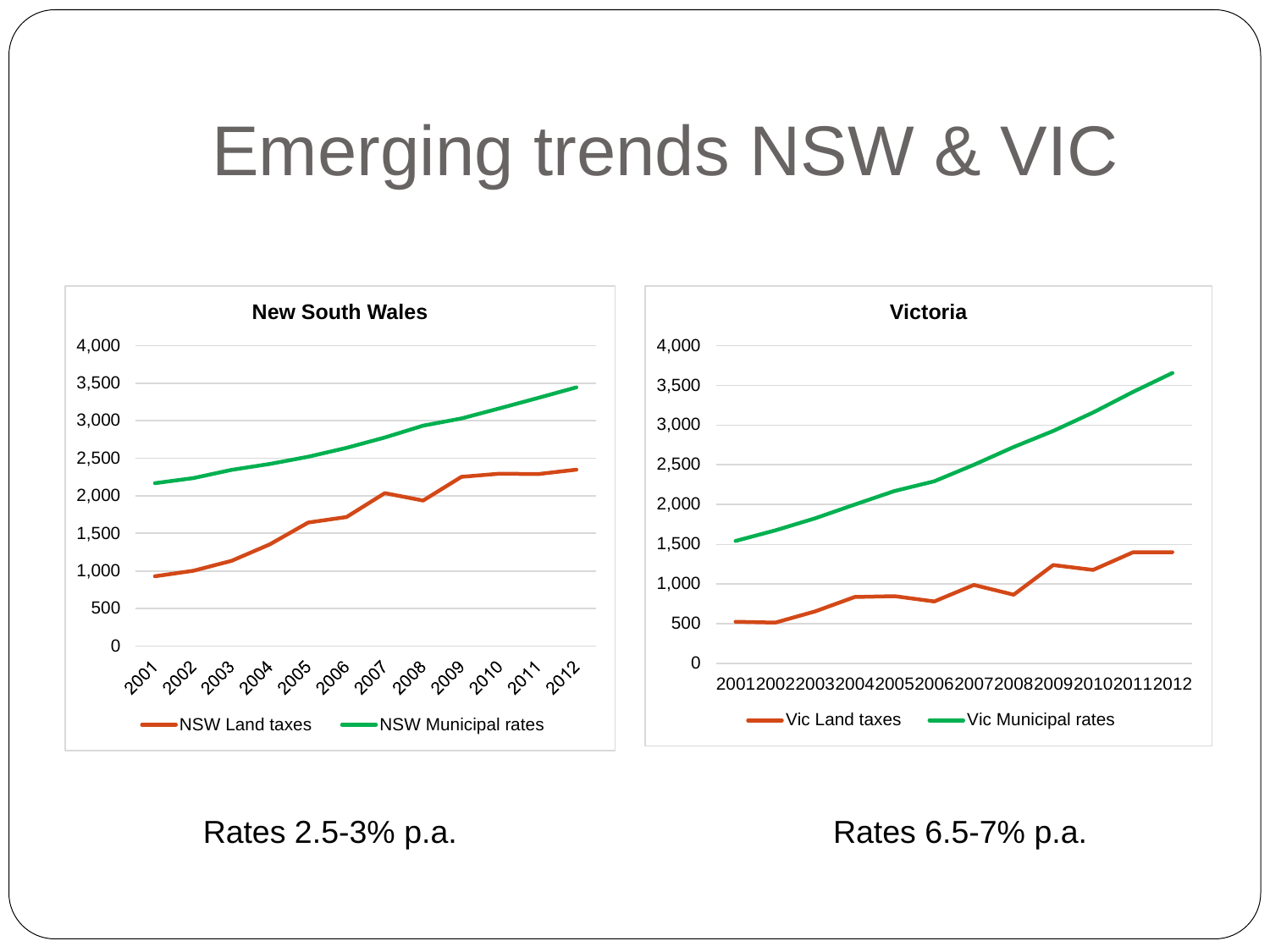### State control of annual rate increases

### **Victoria New South Wales**

• Rate capping

• Rate Pegging





- *Restricts increases in rates on a property by property basis*
- *Restricts increases of total rate revenue within an LGA*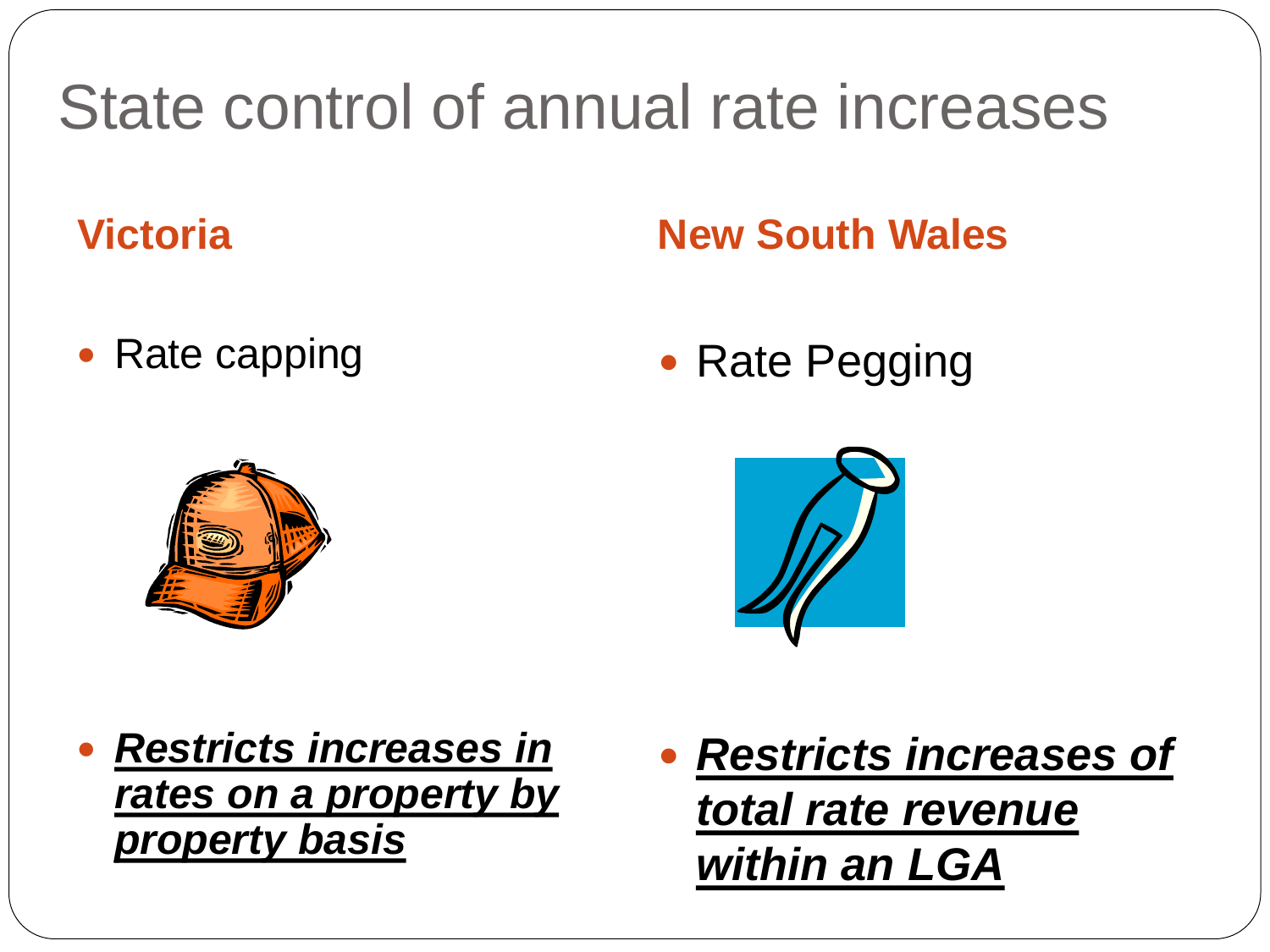# Emerging competition

 Which level of government in Australia (state or local) should impose and be the beneficiary of increases in revenue from recurrent land tax.



#### **Can increases be shared between state and local government?**

**Fiscal lunacy: States imposing rate capping and pegging while imposing state land tax on 15 per cent of property.**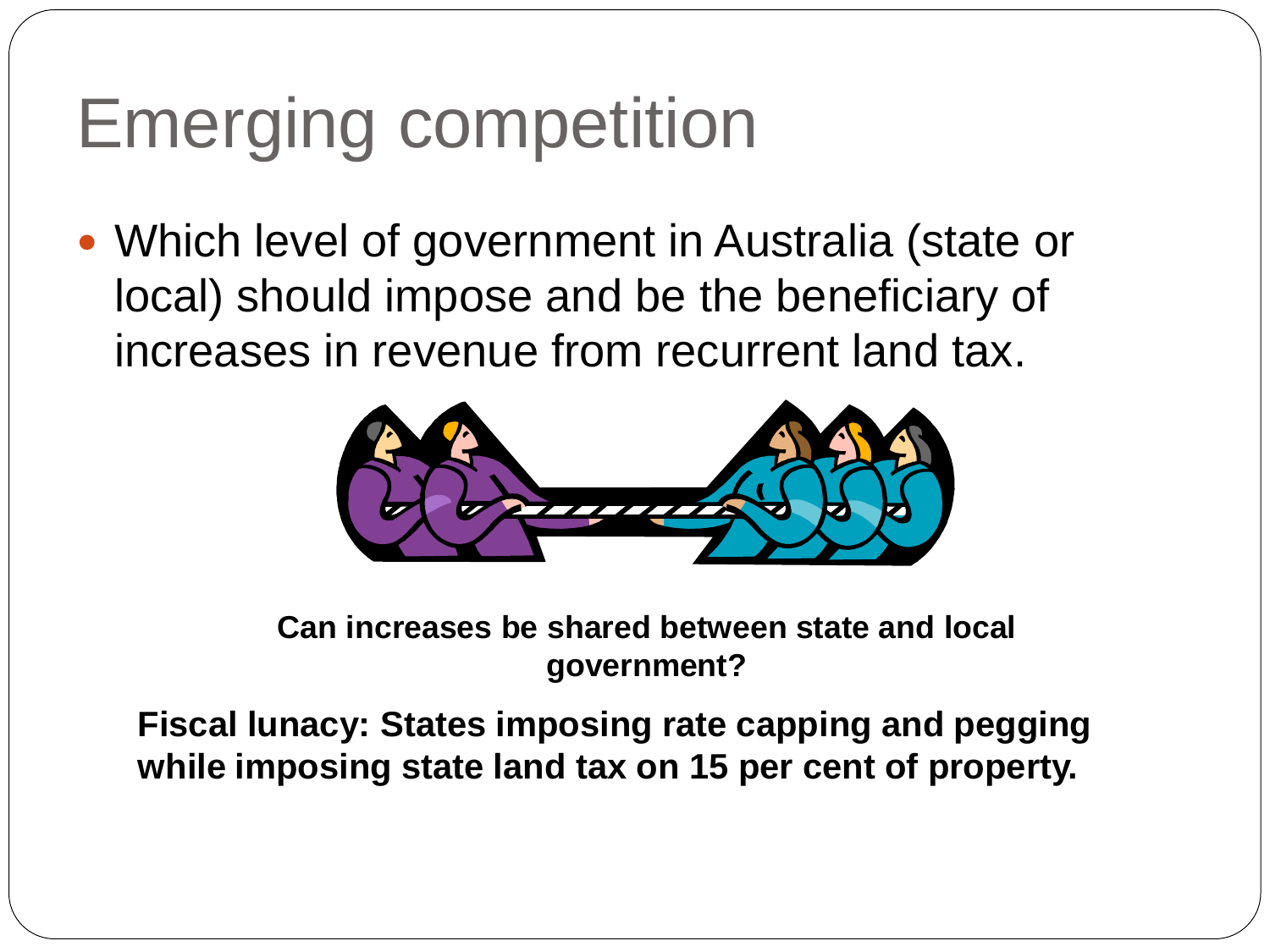# AFTS 2010 (Henry Review)

- States need to increase tax revenue from property i.e. principle place of residence.
- Remove / freeze land tax thresholds across all states.
- Levy / tax collected by local government through the rating system on behalf of the States.
	- Rationale for this approach is the perception that local rates are closely aligned to services which impact on the value of property.

**(McClusky & Plimmer)**

• This is in contrast to state land tax in which there is little or no perceived connection to any services.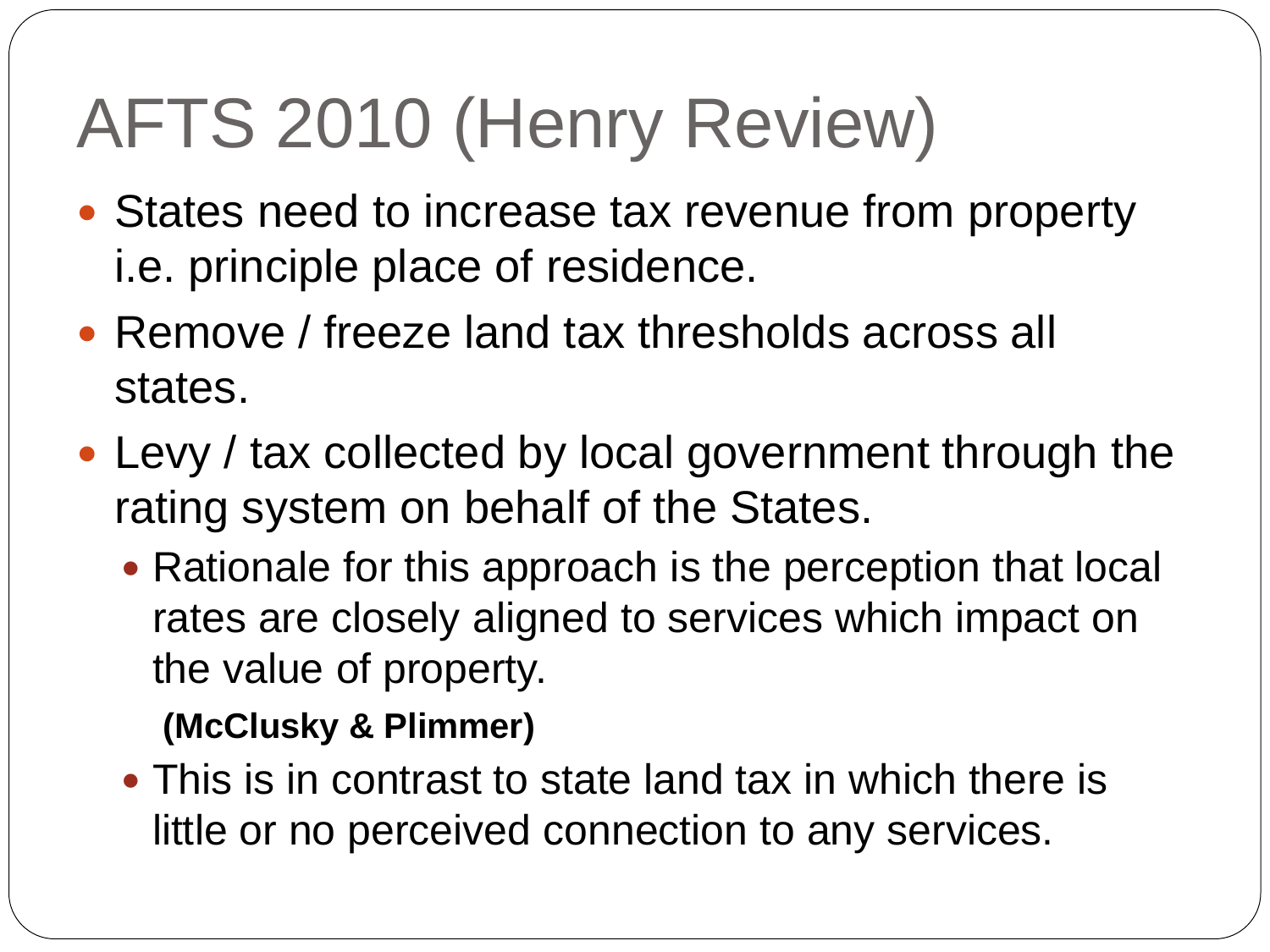### Which tier of government imposes, collects and is the beneficiary of this tax

| <b>Country</b>        | <b>Improved</b>           | Land                      | <b>Building</b>           | <b>Income</b> | Area             | <b>Revenue</b>                         | <b>Revenue</b>    |
|-----------------------|---------------------------|---------------------------|---------------------------|---------------|------------------|----------------------------------------|-------------------|
|                       | <b>Value</b>              | <b>Value</b>              | <b>Value</b>              | <b>ARV</b>    |                  | Ownership                              | <b>Collection</b> |
| <b>United Sates</b>   | X                         |                           |                           |               |                  | Local/State                            | Local             |
| <b>New Zealand</b>    | $\boldsymbol{\mathrm{X}}$ | X                         |                           |               |                  | Local                                  | Local             |
| Australia             | $\overline{X}$            | $\overline{X}$            |                           |               |                  | Local/State                            | State / Local     |
| <b>United Kingdom</b> | X                         |                           |                           | X             |                  | Local/Central                          | Local             |
| Canada                | X                         |                           |                           |               |                  | Local/Prov                             | Local             |
| Hong Kong             | X                         |                           |                           | X             |                  | Local                                  | Local             |
| <b>Denmark</b>        | $\boldsymbol{\mathrm{X}}$ | X                         | $\boldsymbol{\mathrm{X}}$ |               |                  | Local/Region                           | Local             |
| Finland               | X                         | X                         | X                         |               |                  | Local / Central <i>Central</i> / Local |                   |
| Czech Republic        |                           |                           |                           |               | Land $& B \, dg$ | Local                                  | Local             |
| <b>Estonia</b>        |                           | X                         | X                         |               |                  | Local                                  | Local             |
| Poland                |                           |                           |                           |               | Land & Bldg      | Local                                  | Local             |
| Latvia                |                           | X                         | X                         |               |                  | Local                                  | Local             |
| Lithuania             |                           | X                         | X                         |               |                  | Local                                  | Local             |
| Hungary               |                           |                           |                           |               | Land & Bldg      | Local                                  | Local             |
| Slovenia              |                           |                           |                           |               | Land & Bldg      | Local                                  | Local             |
| Slovakia              |                           |                           |                           |               | Land & Bldg      | Local                                  | Local             |
| Kenya                 |                           | X                         |                           |               |                  | Local                                  | Local             |
| South Africa          | X                         | $\boldsymbol{\mathrm{X}}$ |                           |               |                  | Local                                  | Local             |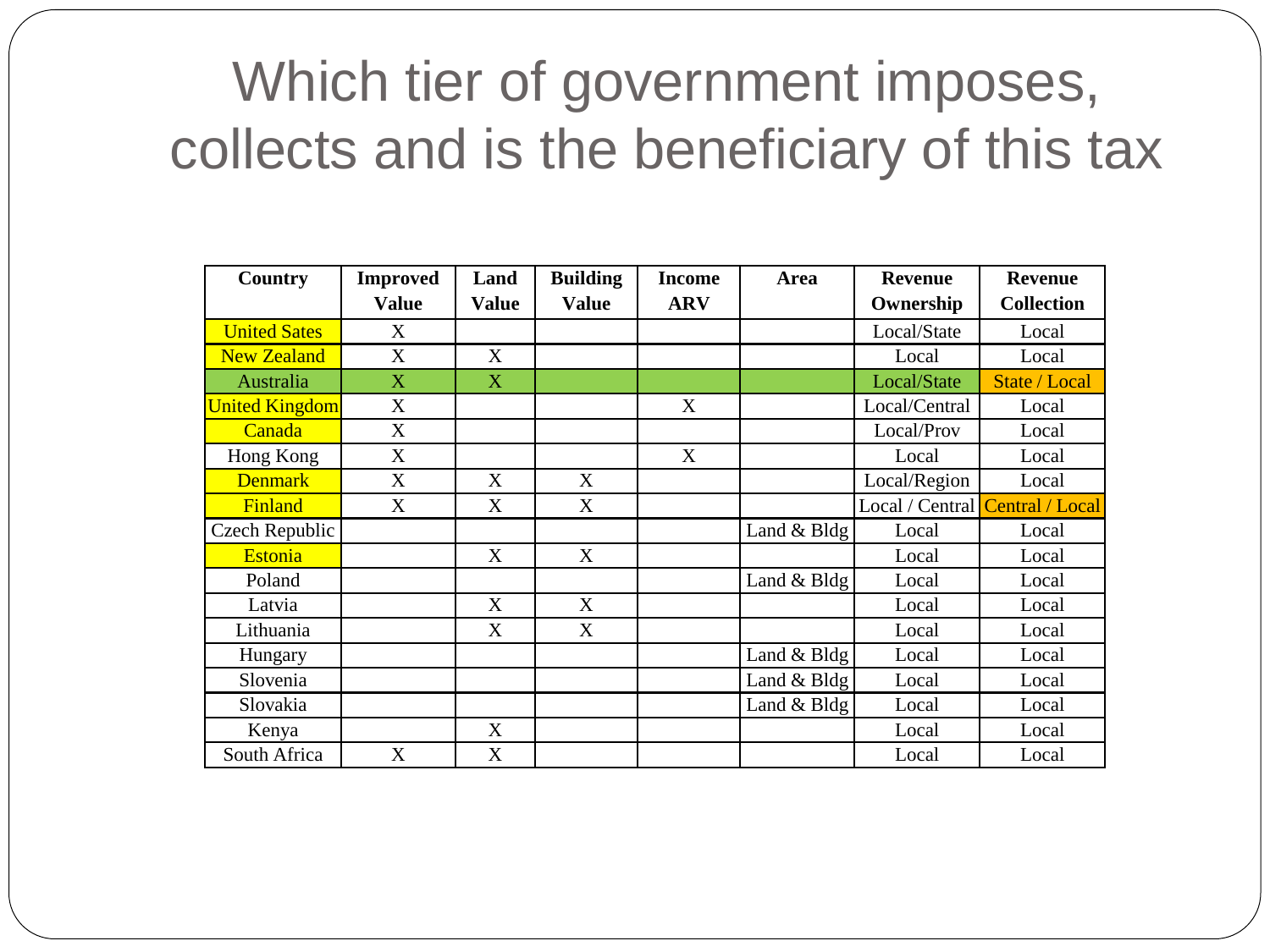#### Key findings of property tax reform **Mangioni 2016 'Land tax in Australia: Fiscal reform of subnational government'**

- The two tiered recurrent land tax structure in Australia is outdated and must be reformed with local government becoming the tax administrator and collector of recurrent land tax.
- Options are needed to assess recurrent land tax on more than one basis of value in some states that currently have one basis of value, with consistent biennial or triennial valuation cycles used.
- The progressive increase in recurrent land tax revenue to represent 3 per cent of GDP and approximately 9–10 per cent of total tax collected over the following five to 10-year period
- The progressive reduction of stamp duty rates to half of the present rates over a five-year period, with stamp duty imposed on all property bequeathed through Wills. A means test and provisions are to be made available to defer such payment for a defined period as determined by the states.
- Uniform options to quarantine local government rates above the 3 per cent of taxpayers' income until disposal of the property, with Commonwealth support for local government until outstanding rates are paid or recovered.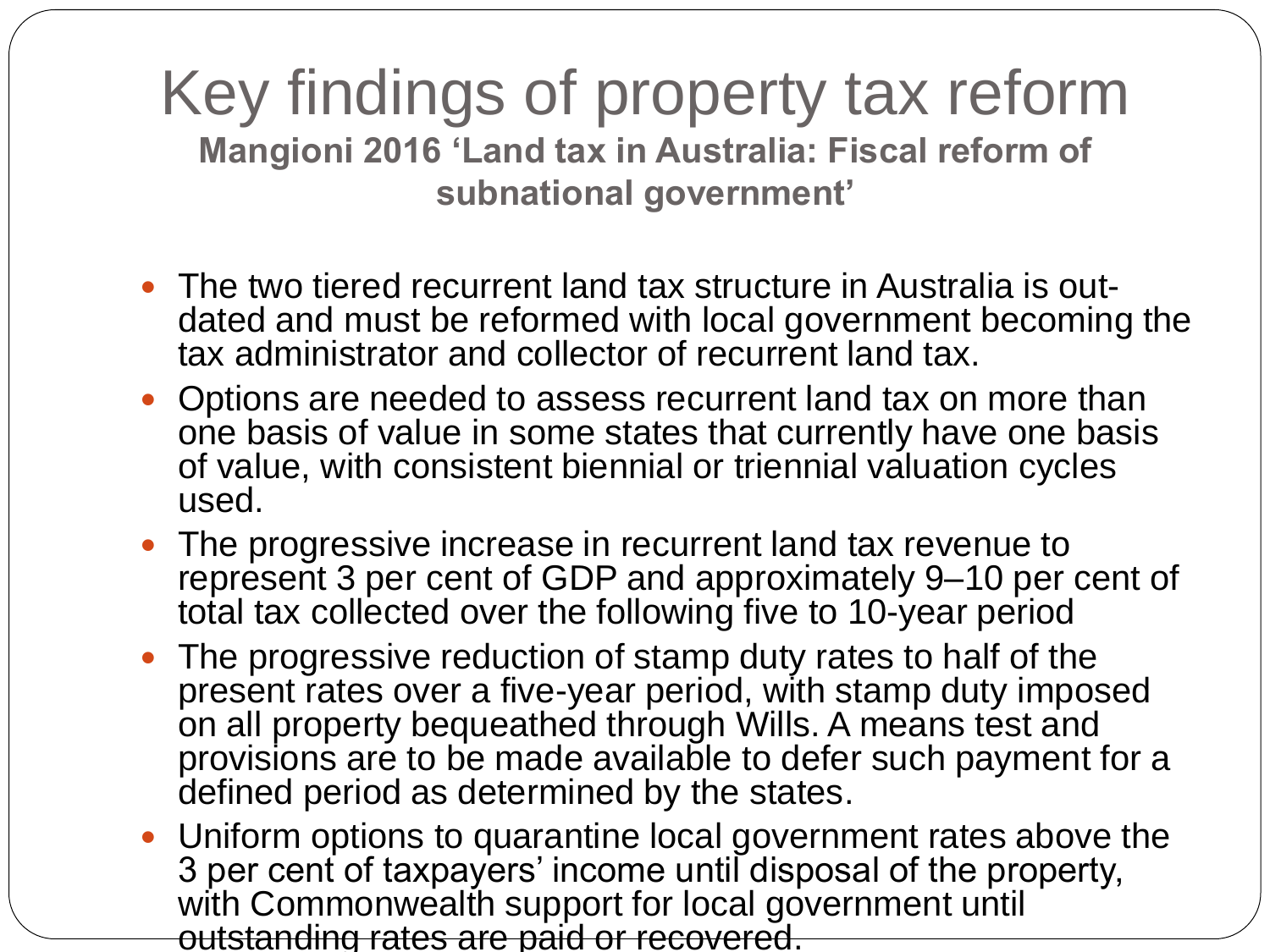### Land tax as a percentage of rate revenue

|                             | 2001  | 2002  | 2003  | 2004   | 2005  | 2006   | 2007   | 2008   | 2009   | 2010   | 2011   | 2012   |
|-----------------------------|-------|-------|-------|--------|-------|--------|--------|--------|--------|--------|--------|--------|
| Old stamp duty              | 700   | 1,056 | 1,382 | 1,863  | 1.728 | 1.949  | 2,542  | 2,912  | 1.806  | 1.978  | 1,933  | 2,023  |
| Old Land taxes              | 230   | 231   | 279   | 313    | 419   | 404    | 485    | 610    | 838    | 1,033  | 1,042  | 1,013  |
| <b>Qld Municipal rates</b>  | 1,210 | 1,281 | 1,369 | 1,461  | 1,559 | 1,736  | 1,925  | 2,096  | 2,285  | 2,438  | 2,666  | 2,805  |
| % change in revenue         | 19    |       |       |        |       | 23.3   |        |        |        |        |        | 36     |
| Vic stamp duty              | 1,284 | 1,885 | 2,116 | 2,446  | 2,337 | 2,671  | 2,961  | 3,706  | 2,801  | 3,604  | 3,910  | 3,379  |
| Vic Land taxes              | 525   | 515   | 655   | 837    | 848   | 780    | 989    | 865    | 1,238  | 1,178  | 1,398  | 1,401  |
| Vic Municipal rates         | 1,543 | 1,676 | 1,827 | 2,001  | 2,170 | 2,294  | 2,500  | 2,724  | 2,927  | 3,159  | 3,416  | 3,656  |
| % change in revenue         | 34    |       |       |        |       | 34     |        |        |        |        |        | 38.3   |
| NSW Stamp duty              | 2,267 | 3,119 | 3,677 | 3,918  | 3,282 | 3,237  | 4.166  | 3,938  | 2,736  | 3,739  | 4,045  | 3,764  |
| <b>NSW Land taxes</b>       | 929   | 1.001 | 1,136 | 1,355  | 1.646 | 1.717  | 2,036  | 1.937  | 2,252  | 2,296  | 2,289  | 2,350  |
| <b>NSW Municipal rates</b>  | 2,168 | 2,236 | 2,347 | 2,424  | 2,521 | 2,638  | 2,776  | 2,935  | 3,030  | 3,166  | 3,303  | 3,445  |
| % change in revenue         | 43    |       |       |        |       | 65.1   |        |        |        |        |        | 68.2   |
| WA Stamp duty               | 624   | 647   | 833   | 1.207  | 1.218 | 1.906  | 2.037  | 2.243  | 1.008  | 1.615  | 1.039  | 1.340  |
| WA Land tax                 | 221   | 226   | 260   | 280    | 315   | 313    | 386    | 415    | 562    | 519    | 516    | 548    |
| WA Municipal rates          | 669   | 705   | 754   | 801    | 869   | 928    | 1.001  | 1.088  | 1,220  | 1,317  | 1,454  | 1,581  |
| % change in revenue         | 33    |       |       |        |       | 33.8   |        |        |        |        |        | 34.6   |
| SA Stamp duty               | 295   | 354   | 428   | 578    | 561   | 600    | 721    | 909    | 721    | 787    | 784    | 683    |
| SA Land tax                 | 140   | 140   | 157   | 198    | 256   | 291    | 332    | 375    | 510    | 553    | 576    | 588    |
| SA Municipal rates          | 545   | 589   | 641   | 683    | 738   | 785    | 834    | 886    | 958    | 1,019  | 1,086  | 1,161  |
| % change in revenue         | 26    |       |       |        |       | 37.1   |        |        |        |        |        | 50.6   |
| <b>Aust Stamp Duties</b>    | 5,340 | 7,283 | 8,745 | 10,388 | 9,472 | 10,788 | 12,923 | 14,289 | 9,526  | 12,294 | 12,229 | 11,657 |
| <b>Aust Land taxes</b>      | 2,103 | 2,172 | 2,553 | 3,059  | 3,583 | 3,613  | 4,358  | 4,346  | 5,565  | 5,767  | 6,005  | 6,103  |
| <b>Aust Municipal rates</b> | 6,441 | 6,808 | 7,276 | 7,726  | 8,237 | 8,788  | 9,476  | 10,194 | 10,938 | 11,645 | 12,506 | 13,265 |
| % change in revenue         | 32.7  |       |       |        |       | 41     |        |        |        |        |        | 46     |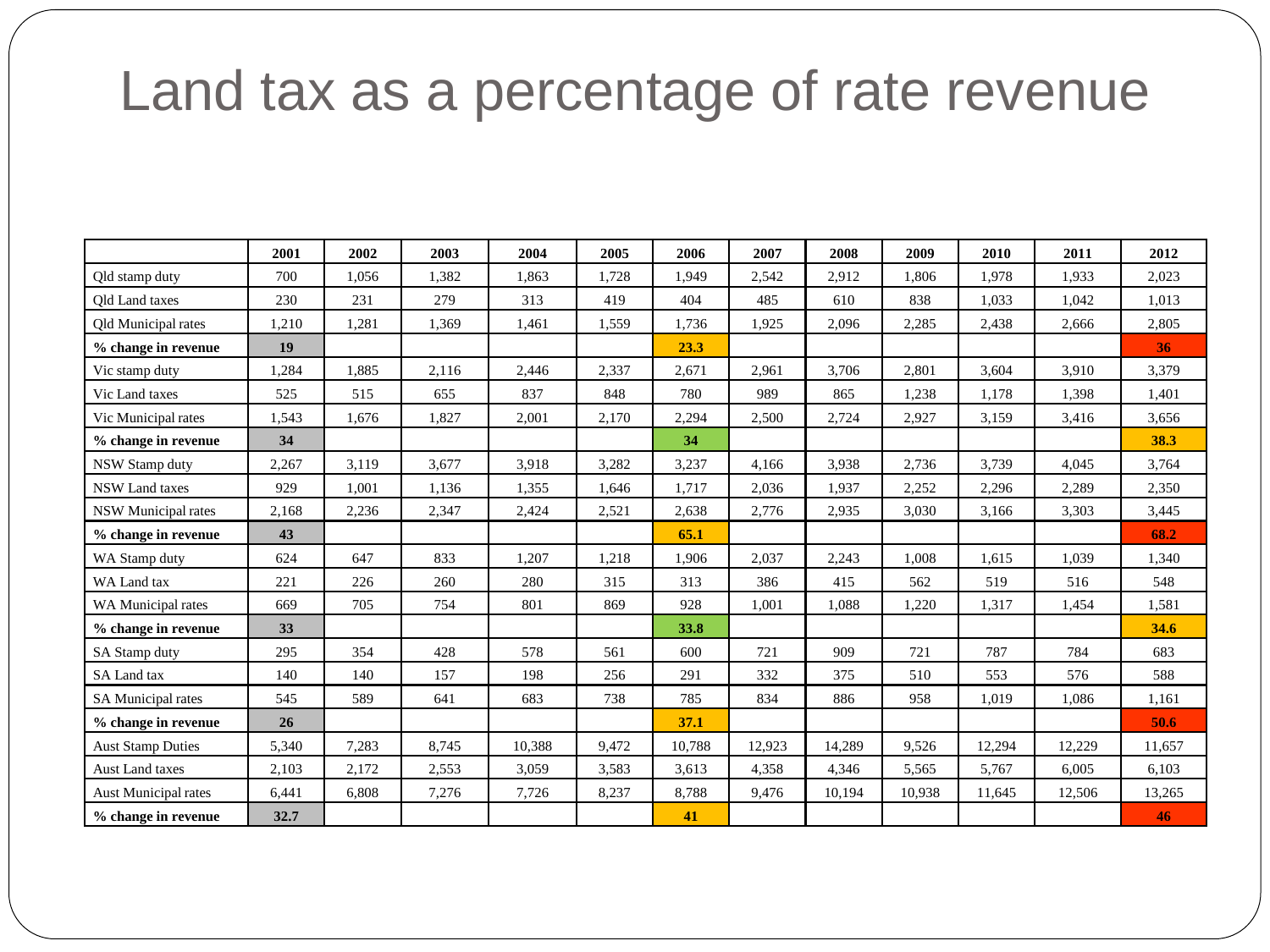# LAND TAX IN **AUSTRALIA**

Fiscal Reform of sub-national government



- **Part I: Status Quo and the Emerging Challenge,** 1: Advance Australia Fair, 2: Evolution Economics and Status Quo of Taxing Land,
- **Part II: Land Tax Assessment and Administration in Australia,** 3: Definitions and Bases of Value, 4: Valuation of Land and Assessment of Land Tax, 5: Principle Place of Residence, 6: Business Use, Investment and Development Land, 7: Objections Appeals and Enforcement,
- **Part III: Recurrent Land Tax – International Case Studies,** 8: United States and Canada, 9: United Kingdom – England and Ireland, 10: Denmark, 11 New Zealand,
- **Part IV: Reforming Land Value Taxation and Fiscal Reform of Subnational Government in Australia,** 12: Reforming Land Tax Under the Status Quo, 13: Realigning Australia's Tax System: Blue Sky Reform